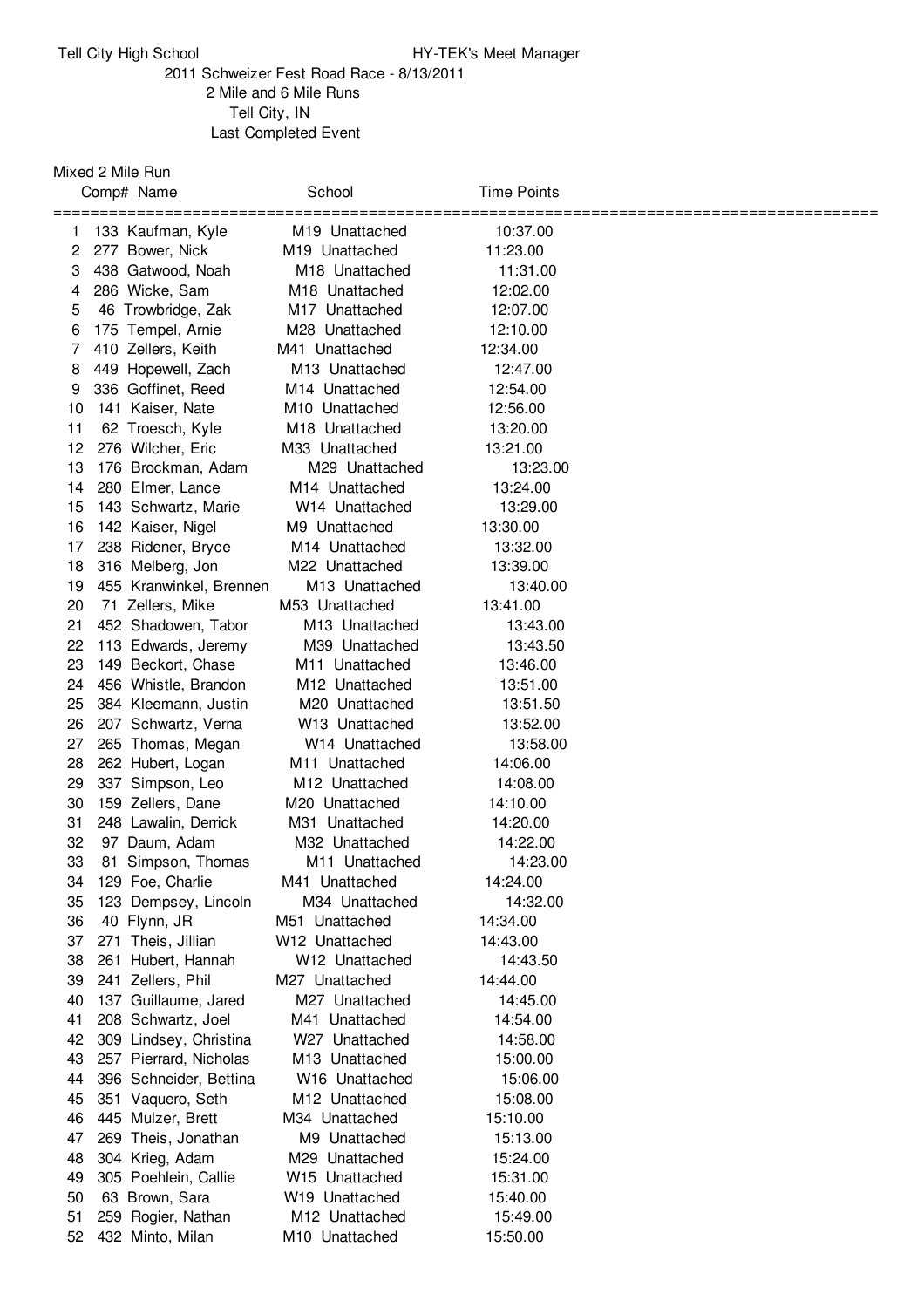332 Kehl, Phillip M13 Unattached 15:53.00 424 Meyer, Seneca M34 Unattached 15:55.00 72 Litherland, Liz W40 Unattached 15:57.00 49 Wolf, Spenser M7 Unattached 16:00.00 285 Wicke, Emma W10 Unattached 16:05.00 441 Brinksneader, Jamie W19 Unattached 16:07.00 105 Elsesser, Elizabeth W33 Unattached 16:08.00 104 Elsesser, James M34 Unattached 16:08.50 118 Dauby, Hunter M20 Unattached 16:09.00 193 Chestnut, Kaden M8 Unattached 16:14.00 339 Simpson, Will M12 Unattached 16:14.50 264 Moorman, Nick M26 Unattached 16:16.00 310 Quesenbery, Julie W28 Unattached 16:20.00 161 Hoch, John M40 Unattached 16:23.00 234 Sterling, Mark M48 Unattached 16:25.00 163 Land, Jennifer W39 Unattached 16:26.00 325 Kaiser, Jill W7 Unattached 16:32.00 232 Burns, Mike M54 Unattached 16:35.00 128 Phillips, Jessica W30 Unattached 16:36.00 164 Gengelbach, Donald M48 Unattached 16:41.00 236 Harpenau, Hannah W15 Unattached 16:41.40 446 James, Grace W14 Unattached 16:41.80 382 Hawkins, Jimmy M15 Unattached 16:42.00 395 Theis, Jason M33 Unattached 16:42.50 360 Carman, Hailey W13 Unattached 16:43.00 115 Edwards, Wyatt M11 Unattached 16:47.00 64 Bashor, John M11 Unattached 16:49.00 119 Moad, Erin W27 Unattached 16:55.00 249 Gutwein, Katelyn W15 Unattached 16:55.50 82 116 Edwards, Ethan M8 Unattached 16:56.00 165 Gengelbach, Linda W45 Unattached 16:58.00 15 Kohnert, Emma W12 Unattached 17:01.00 169 Waters, Stephen M30 Unattached 17:02.00 191 Chestnut, Lee M35 Unattached 17:03.00 87 56 Fest, Spencer M11 Unattached 17:04.00 379 Wozniki, Rachel W17 Unattached 17:07.00 37 Bland, Gwen W36 Unattached 17:08.00 327 Labhart, Madeline W10 Unattached 17:12.00 146 Stephens, Andrew M58 Unattached 17:13.00 52 Simon, Andrew M23 Unattached 17:14.00 93 98 Schwoeppe, Carol W44 Unattached 17:17.00 138 Guillaume, Julie W27 Unattached 17:25.00 23 Schaefer, Diana W47 Unattached 17:25.50 162 Robinson, Ashley W29 Unattached 17:30.00 400 Goffinet, Jane W48 Unattached 17:35.00 401 Goffinet, David M45 Unattached 17:36.00 148 Beckort, Hunter M9 Unattached 17:37.00 85 LaGrange, Cindy W50 Unattached 17:38.00 101 154 Cash, Calvin M33 Unattached 17:38.50 255 Rasche, Luke M30 Unattached 17:39.00 324 Kaiser, Marty M45 Unattached 17:47.00 297 Wheatley, Steven M12 Unattached 17:57.00 425 Schaefer, Mandy W30 Unattached 17:59.00 437 Hess, Cole M7 Unattached 18:01.00 390 Stiles, Cassidy W12 Unattached 18:01.05 197 Gelarden, Katie W24 Unattached 18:02.00 61 Kehl, Elizabeth W10 Unattached 18:03.00 354 Fortwendal, Marcus M10 Unattached 18:05.00 353 Fortwendal, Scott M37 Unattached 18:06.00 180 Wellman, Mark M48 Unattached 18:12.00 253 Haughee, Marty M43 Unattached 18:14.00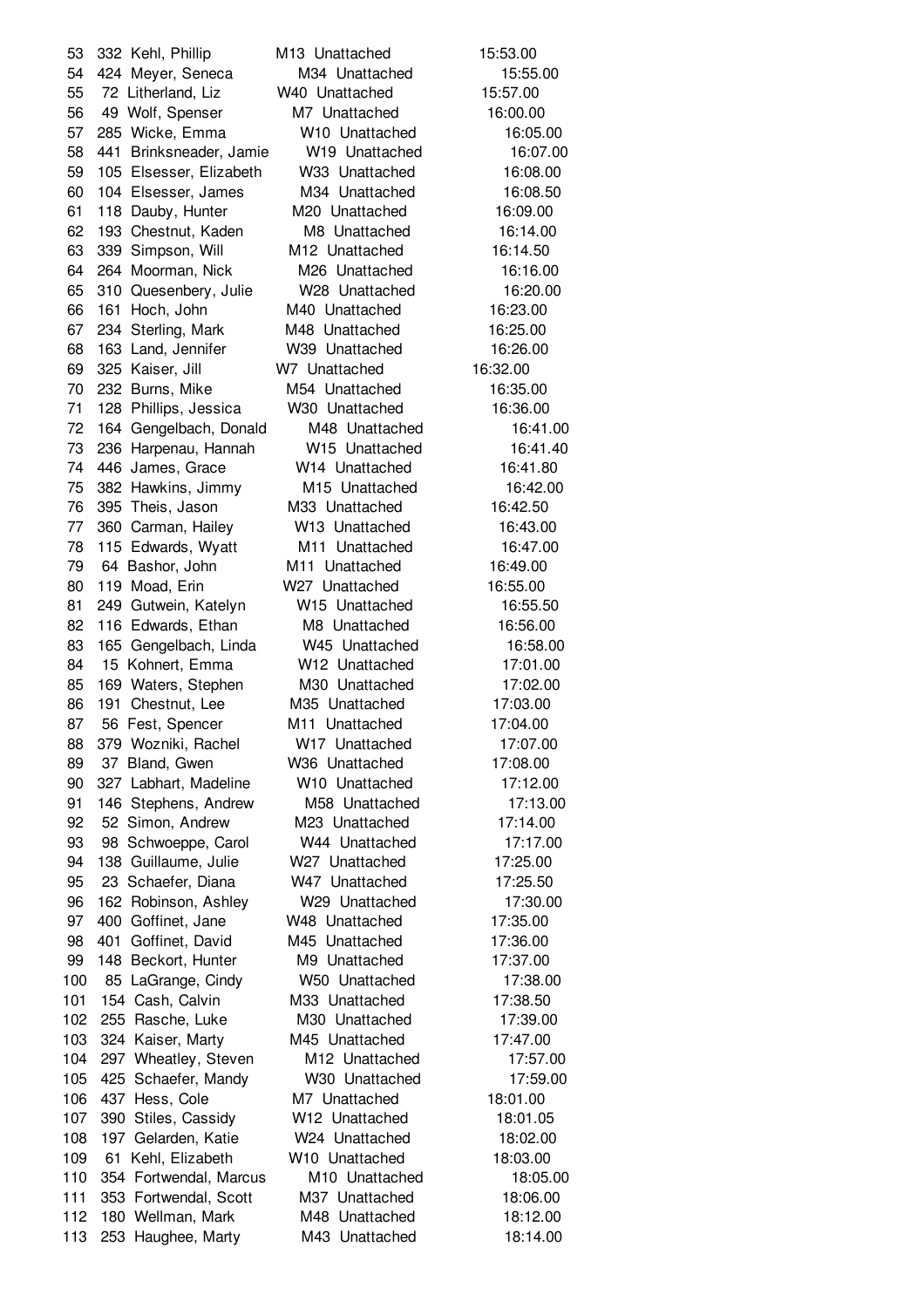254 Kessinger, Cameron M12 Unattached 18:14.50 352 Nash, Tori W15 Unattached 18:15.00 225 Lamar, Suzy W42 Unattached 18:16.00 226 Young, Emilie W38 Unattached 18:16.50 118 341 Scheer, Allison W17 Unattached 18:17.00 86 Sutcliffe, Donald M59 Unattached 18:20.00 311 Brinksneader, Adam M29 Unattached 18:28.00 423 Rhodes, Jordan M21 Unattached 18:30.00 416 Finley, Marcia W41 Unattached 18:32.00 123 31 Wittmer, Phil M66 Unattached 18:34.00 51 Treadway, Morgan W23 Unattached 18:36.00 355 Harrison, Tiffany W17 Unattached 18:39.00 247 Braunecker, Kara W37 Unattached 18:45.00 376 Walsh, Blair M28 Unattached 18:50.00 114 Edwards, Tara W37 Unattached 18:57.00 283 Wicke, Alex M52 Unattached 19:00.00 281 Elmer, Taylor W16 Unattached 19:05.00 328 Johnson, Cole M8 Unattached 19:14.00 132 435 Wilgus, Ross M8 Unattached 19:15.00 133 6 Noble, Brian M47 Unattached 19:15.50 92 Ettensohn, Sophia W37 Unattached 19:16.00 433 Minto, Tracy M48 Unattached 19:16.50 420 Gordon, Benjamin M10 Unattached 19:17.00 209 Peter, Bryce M10 Unattached 19:17.50 122 Brown, Ashley W21 Unattached 19:21.00 212 Peter, Kyla W8 Unattached 19:23.00 25 Lindauer, Megan W18 Unattached 19:24.00 183 Coyle, Tracey W44 Unattached 19:30.00 172 Gordon, Rebekah W8 Unattached 19:33.00 240 Peter, Tashia W23 Unattached 19:38.00 59 Kehl, Amy W39 Unattached 19:45.00 58 Kehl, Eric M40 Unattached 19:45.05 224 Parker, Kortlen M10 Unattached 19:50.00 147 233 Sterling, Kathy W47 Unattached 19:50.50 329 Taylor, Bill M57 Unattached 19:51.00 99 Franchville, Julie W43 Unattached 19:54.00 457 Whistle, Duane M47 Unattached 20:02.00 223 Parker, Skylar W13 Unattached 20:04.00 108 Barnhart, Doug M52 Unattached 20:05.00 381 Hawkins, Kari W14 Unattached 20:06.00 155 Metzger, Cody M28 Unattached 20:06.50 216 Thompson, Dirk M29 Unattached 20:07.00 378 Bland, Cameron M8 Unattached 20:07.50 308 Hess, Sarah W12 Unattached 20:10.00 383 Thurman, Amy W33 Unattached 20:11.00 38 Graves, Dennis M57 Unattached 20:12.00 153 Cash, Kelly W33 Unattached 20:13.00 130 Kinnett, Kathy W59 Unattached 20:16.00 131 Kinnett, Matthew M34 Unattached 20:16.50 17 Hollinden, Mary W7 Unattached 20:18.00 178 Miller, Lisa W36 Unattached 20:18.50 19 Hollinden, Amy W33 Unattached 20:19.00 156 Metzger, Rachel W25 Unattached 20:20.00 94 Johnson, Vanessa W37 Unattached 20:30.00 67 Metrick, Andrew M8 Unattached 20:33.00 68 Metrick, Stephanie W36 Unattached 20:35.00 102 Harpenau, Donna W53 Unattached 20:39.00 231 Burns, Ladona W50 Unattached 20:50.00 409 Click, Kelley W36 Unattached 20:52.00 21 Kiplinger, Kage M11 Unattached 20:54.00 301 Hohne, Tay W39 Unattached 20:57.00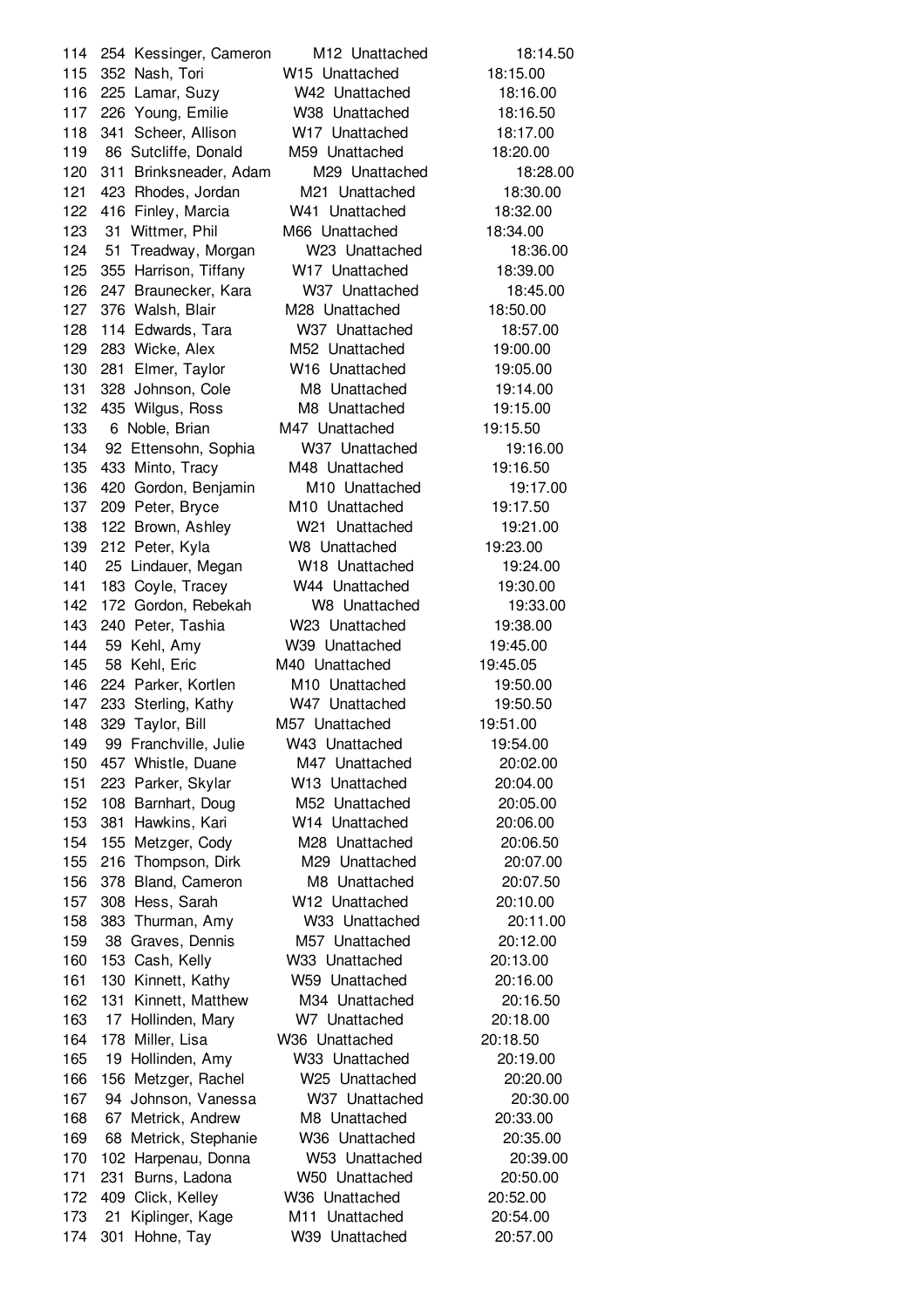417 Cornejo, Juan M42 Unattached 21:03.00 147 Stephens, Shelley W47 Unattached 21:03.50 121 Schroeder, Andrew M21 Unattached 21:05.00 436 Wilgus, Missy W41 Unattached 21:07.00 422 Rhodes, Kevin M50 Unattached 21:13.00 42 Sprinkle, Bob M54 Unattached 21:23.00 82 Simpson, Ken M62 Unattached 21:36.00 20 Hollinden, Jason M36 Unattached 21:36.50 93 Ettensohn, Drew M10 Unattached 21:37.00 18 Hollinden, Neal M9 Unattached 21:39.00 134 Maxey, Erica W30 Unattached 21:46.00 314 Colston, Amity W31 Unattached 21:46.50 428 Pies, Anna W8 Unattached 21:47.00 427 Pies, Clint M38 Unattached 21:47.50 426 Pies, Molly W37 Unattached 21:48.00 79 Hess, Kristel W30 Unattached 21:49.00 189 Labhart, Brandi W31 Unattached 22:05.00 107 Girardi, Molly W29 Unattached 22:05.50 368 Marsch, Donna W42 Unattached 22:09.00 132 McGary, Sherry W53 Unattached 22:22.00 177 Taylor, Diana W55 Unattached 22:23.00 50 Simon, Jenna W26 Unattached 22:23.50 359 McCoskey, Sierra W14 Unattached 22:35.00 361 Davis, Emily W12 Unattached 23:12.00 109 Barnhart, Sherry W54 Unattached 23:13.00 444 Hollinden, Erika W27 Unattached 23:26.00 313 Malone, Sarah W33 Unattached 23:39.00 167 Lawalin, Megan W18 Unattached 23:49.00 250 Gutwein, Jared M19 Unattached 23:49.50 302 Hohne, Caine M10 Unattached 23:59.00 22 Kiplinger, Kelly W40 Unattached 24:06.00 458 Glenn, Stephanie W27 Unattached 24:14.00 443 Jordan, Kyndall W8 Unattached 24:19.00 442 Jordan, Beth W32 Unattached 24:19.50 291 Noble, Lisa W29 Unattached 24:26.00 282 Oliver, Karmon W16 Unattached 24:26.50 195 Krizman, Ana W49 Unattached 24:31.00 260 Miller, Jean W47 Unattached 24:32.00 120 Miller, Emily W32 Unattached 24:59.00 136 Duncan, Michelle W40 Unattached 25:10.00 152 Clark, Holly W31 Unattached 25:16.00 256 Swihart, Mary W41 Unattached 26:11.00 10 Inman, Krystal W27 Unattached 26:58.00 12 Niehaus, Doris W50 Unattached 27:16.00 53 Stiles, Barry M55 Unattached 27:17.00 54 Stiles, Paula W51 Unattached 27:18.00 412 Scherer, Debbie W56 Unattached 27:20.00 70 Helms, Kennedy W11 Unattached 27:47.00 263 Hess, Cheryl W60 Unattached 27:48.00 251 Mills, Barbara W65 Unattached 28:16.00 237 Hagan, Mike M45 Unattached 28:17.00 235 Harpenau, Teri W45 Unattached 28:17.50 330 Taylor, Carolyn W50 Unattached 28:27.00 106 Howard, Sarah W33 Unattached 28:29.00 431 Bettag, Hanna W20 Unattached 28:42.00 200 Kessens, Carina W9 Unattached 28:46.00 199 Kessens, Lisa W36 Unattached 28:47.00 230 Metrick, Nikolas M7 Unattached 28:55.00 66 Metrick, Michael M35 Unattached 28:55.50 274 Hundley, Trish W48 Unattached 29:06.00 32 Wittmer, Jeanne W67 Unattached 29:15.00